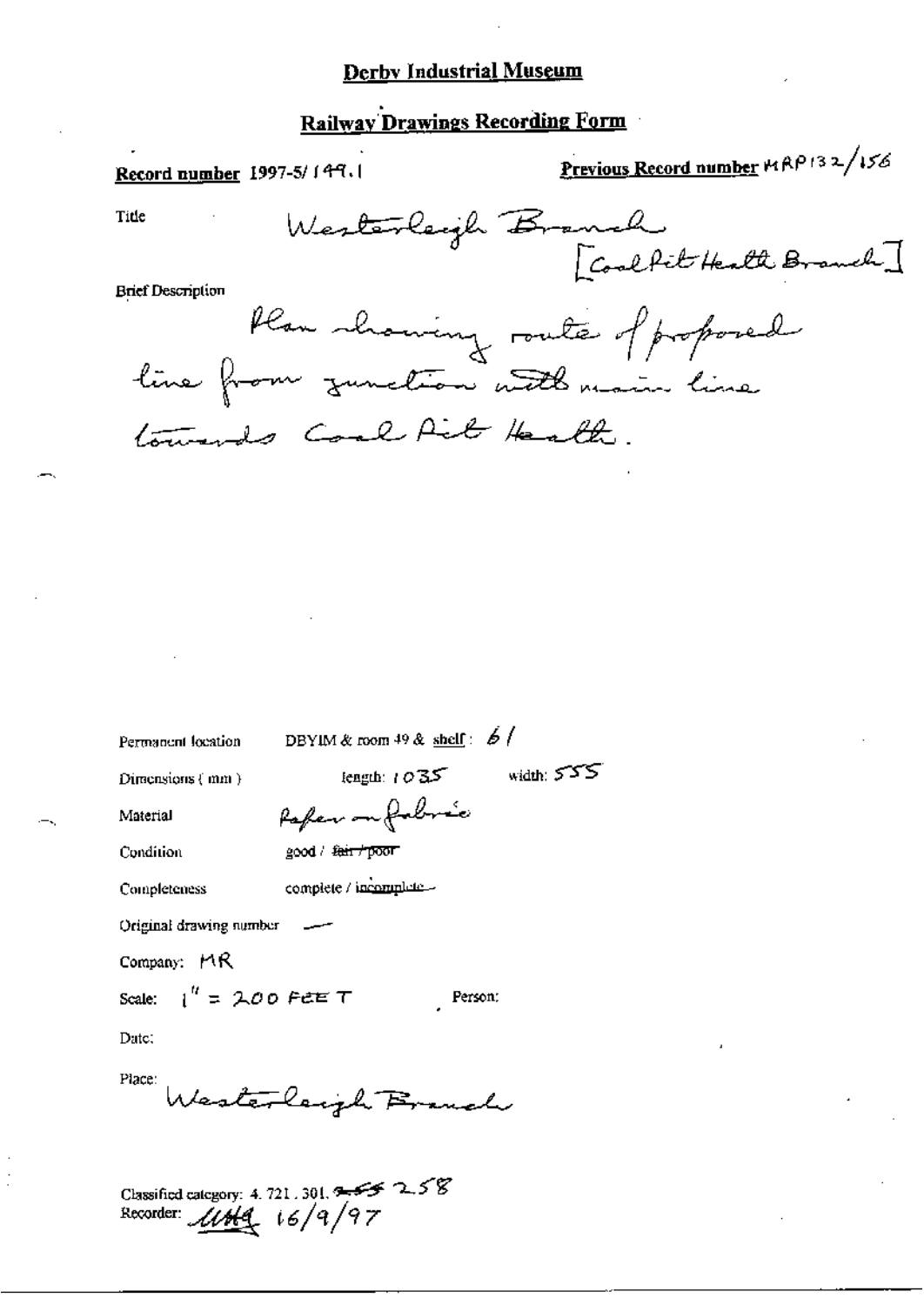# Derby Industrial Museum

# Railway Drawings Recording Form

| <u>Record number</u> 1997-5/149.2                                                                           | Previous Record number MRP132/156 |
|-------------------------------------------------------------------------------------------------------------|-----------------------------------|
| Coal Rit Health Branch<br>Title                                                                             | [Werterlaugh Branch]              |
| <b>Brief Description</b>                                                                                    |                                   |
| Plan showing details of track<br>and adjacent land features leading<br>to the private owners boundaries [?] |                                   |

| Permanent Iocation             | DBYIM & room $49$ & shelf: $6$ $\frac{1}{2}$ |
|--------------------------------|----------------------------------------------|
| Dimensions (mm)                | length: $830$ width: $665$                   |
| Material                       | Paferonfolocco                               |
| Condition                      | good / fair./peer-                           |
| Completeness                   | complete / incomplete-                       |
| Original drawing number $284-$ |                                              |
| Company: $MA$                  |                                              |
| Scale: $I'' = 2.00$ FEET       | Person:                                      |
| Date: $1882$                   |                                              |
| Place:                         | Come R. R. E. Health Branch                  |
|                                |                                              |
| Recorder: $16 - 9 - 97$        | Classified category: 4.721.301. $255 - 255$  |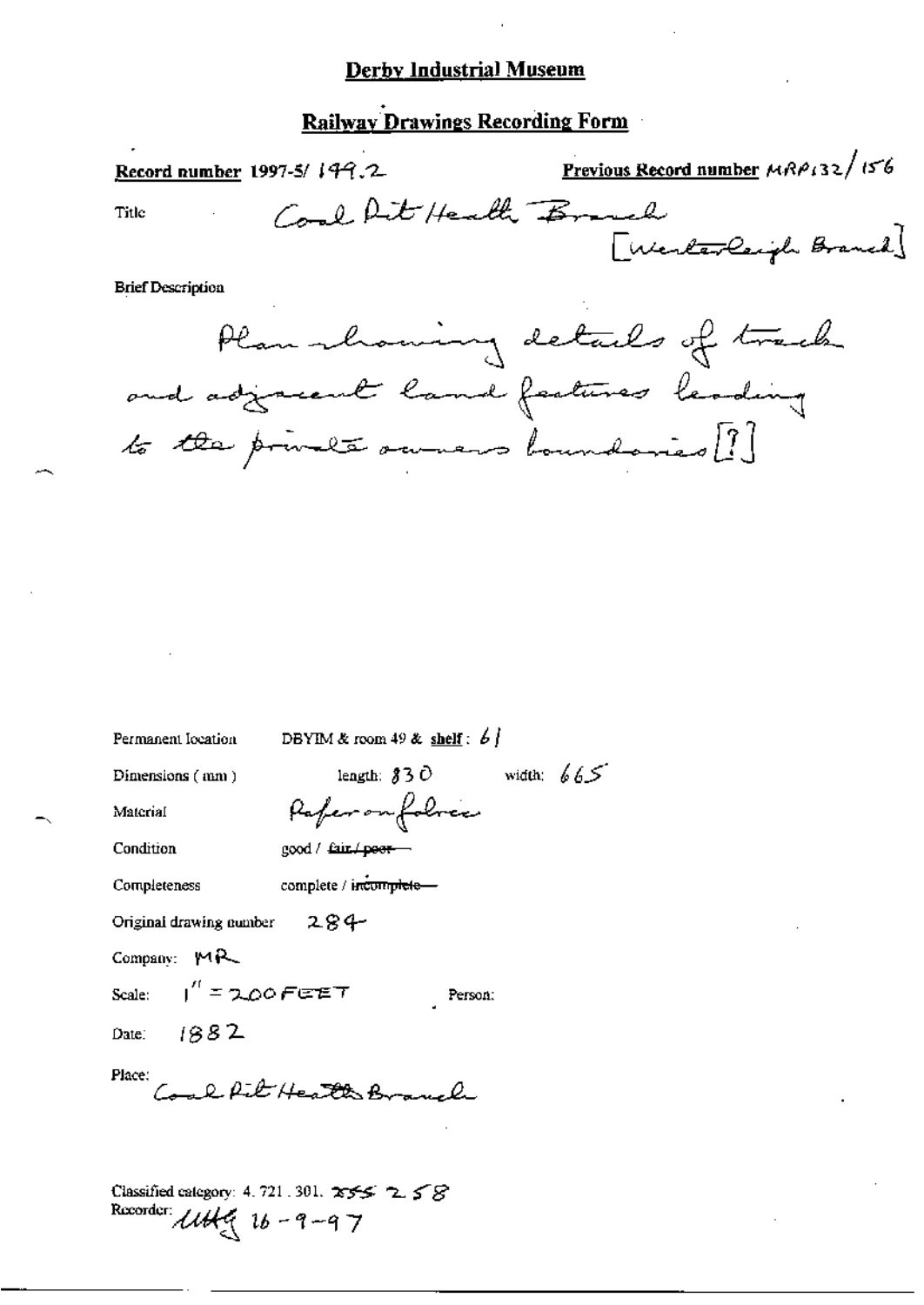# Derby Industrial Museum

# **Railway Drawings Recording Form**

#### Record number 1997-5/ $228$

Previous Record number MRP132/259

Title

 $\sim$ 

**Brief Description** 

Map showing roads, buildings, fields ste [Follen from Ordnonce Survey Map]

| Permanent location                                                                                | DBYIM & room 49 & shelf: $66$ |              |  |
|---------------------------------------------------------------------------------------------------|-------------------------------|--------------|--|
| Dimensions (mm)                                                                                   | length: $540$                 | width: $435$ |  |
| Material                                                                                          | Poper                         |              |  |
| Condition                                                                                         | <del>good / fair</del> / poor |              |  |
| Completeness                                                                                      | complete / incomplete         |              |  |
| Original drawing number                                                                           | ZS                            |              |  |
| Company:                                                                                          |                               |              |  |
| Scale:                                                                                            |                               | Person:      |  |
| Date:                                                                                             |                               |              |  |
| Place:<br>Bislat                                                                                  |                               |              |  |
| Classified category: 4, 721, 301, $\sum$ $\sum$ $\sum$ $\sum$ $\sum$<br>Recorder:<br>100 21.11.97 |                               |              |  |